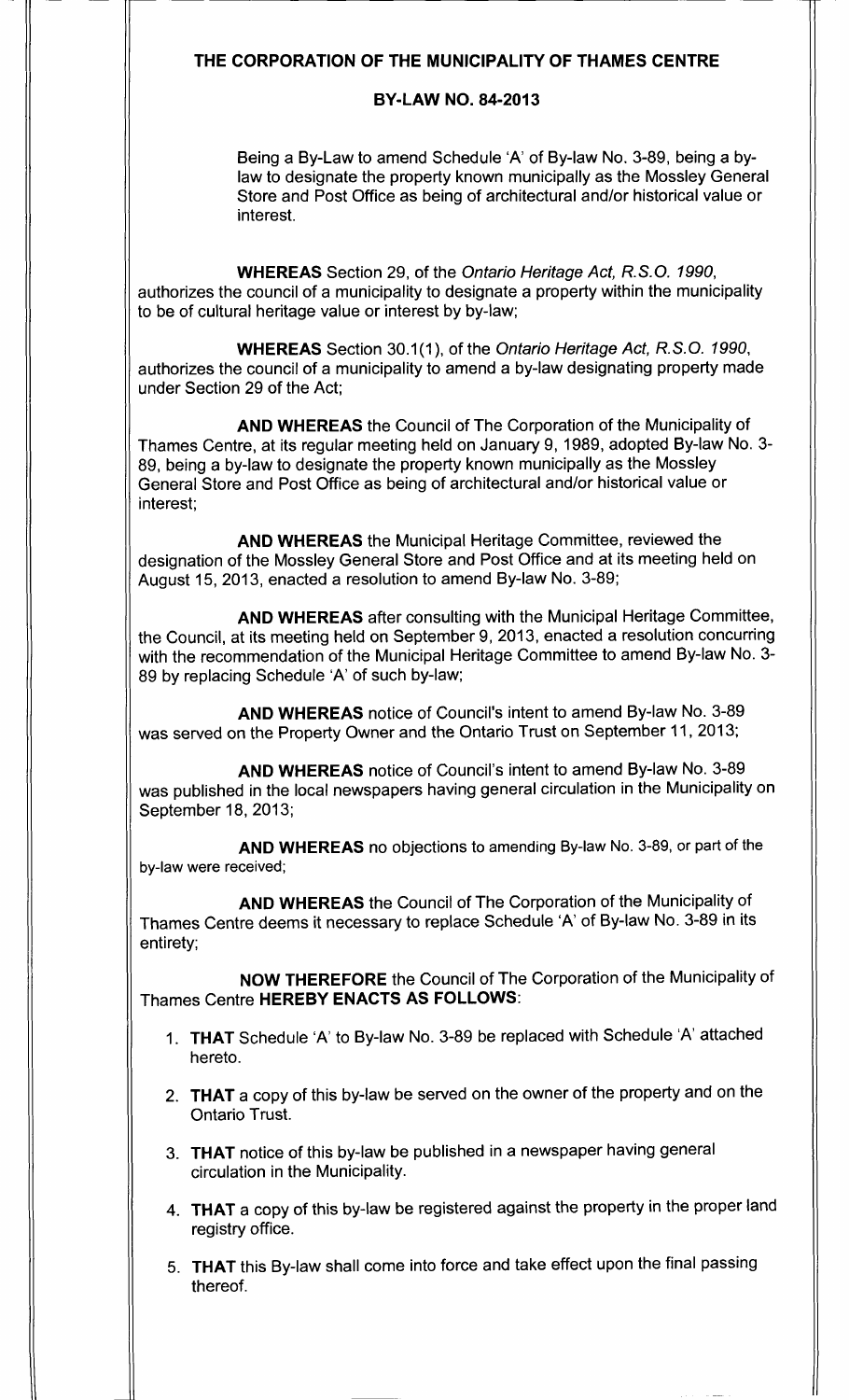By-law No. 84-2013 Page 2

 $\textsf{\textbf{READ}}$  a  $\textsf{\textbf{FIRST}}$  and  $\textsf{\textbf{SECOND}}$  time this  $28^\textsf{th}$  day of October, 2013.

 $\boldsymbol{\mathsf{READ}}$  a THIRD time and  $\boldsymbol{\mathsf{FINALLY}}$   $\boldsymbol{\mathsf{PASSED}}$  this 28 $^{\text{th}}$  day of October, 2013.

ls r, **b. Maudsl**e

Acting Deputy Clerk, S. Findlater